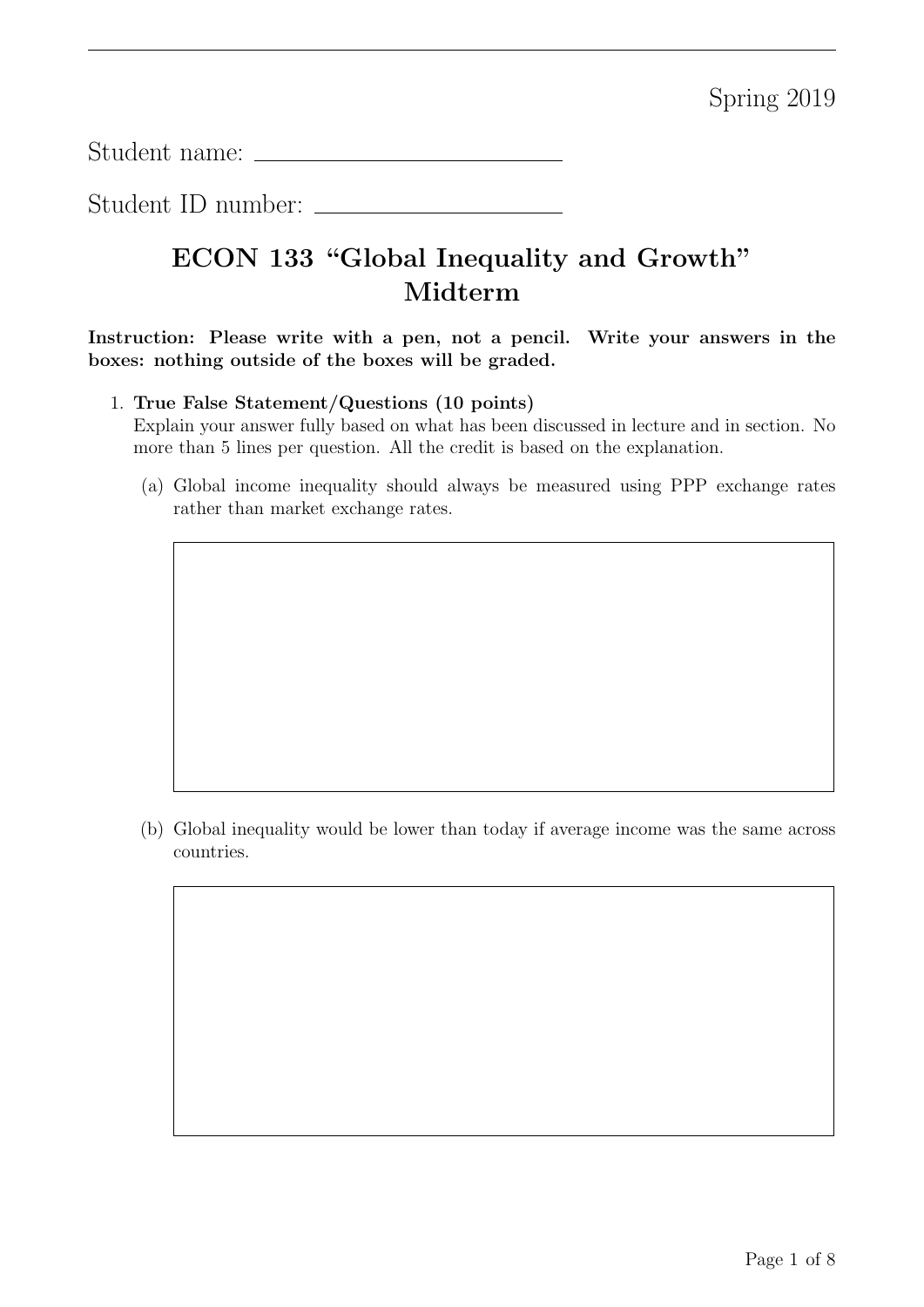(c) The equation  $\alpha = r \times \beta$  is true whatever the elasticity of substitution between capital and labor.

(d) If income is Pareto-distributed with a Pareto coefficient  $a$  equal to 3, the average income above \$1 million is \$3 million.

(e) A country that receives positive net foreign income necessarily has a positive net foreign asset position.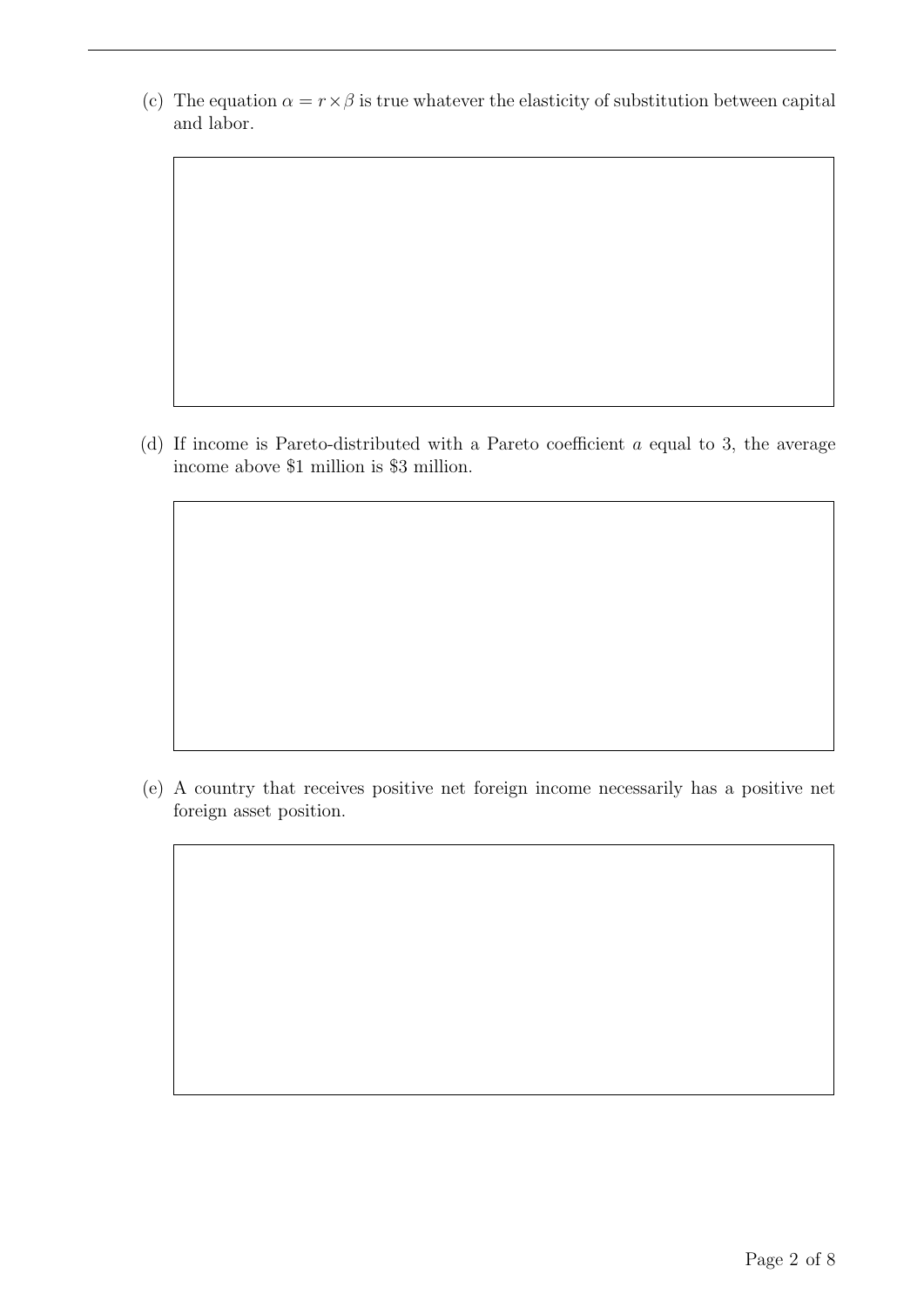## 2. Exercise 1 (10 points)

Consider the following wealth accumulation equation:  $W_{t+1} = W_t + s_t Y_t$ , where  $W_t$  is wealth in year t,  $s_t$  is the saving rate, and  $Y_t$  is national income. Assume that the growth rate of national income is  $g_t$  for period t.

(a) What assumption does this equation make about the sources of wealth accumulation? (1 point)

(b) Express  $\beta_{t+1}$ , the wealth-income ratio for period  $t+1$ , as a function of  $\beta_t$ ,  $s_t$  and  $g_t$ . (2 points)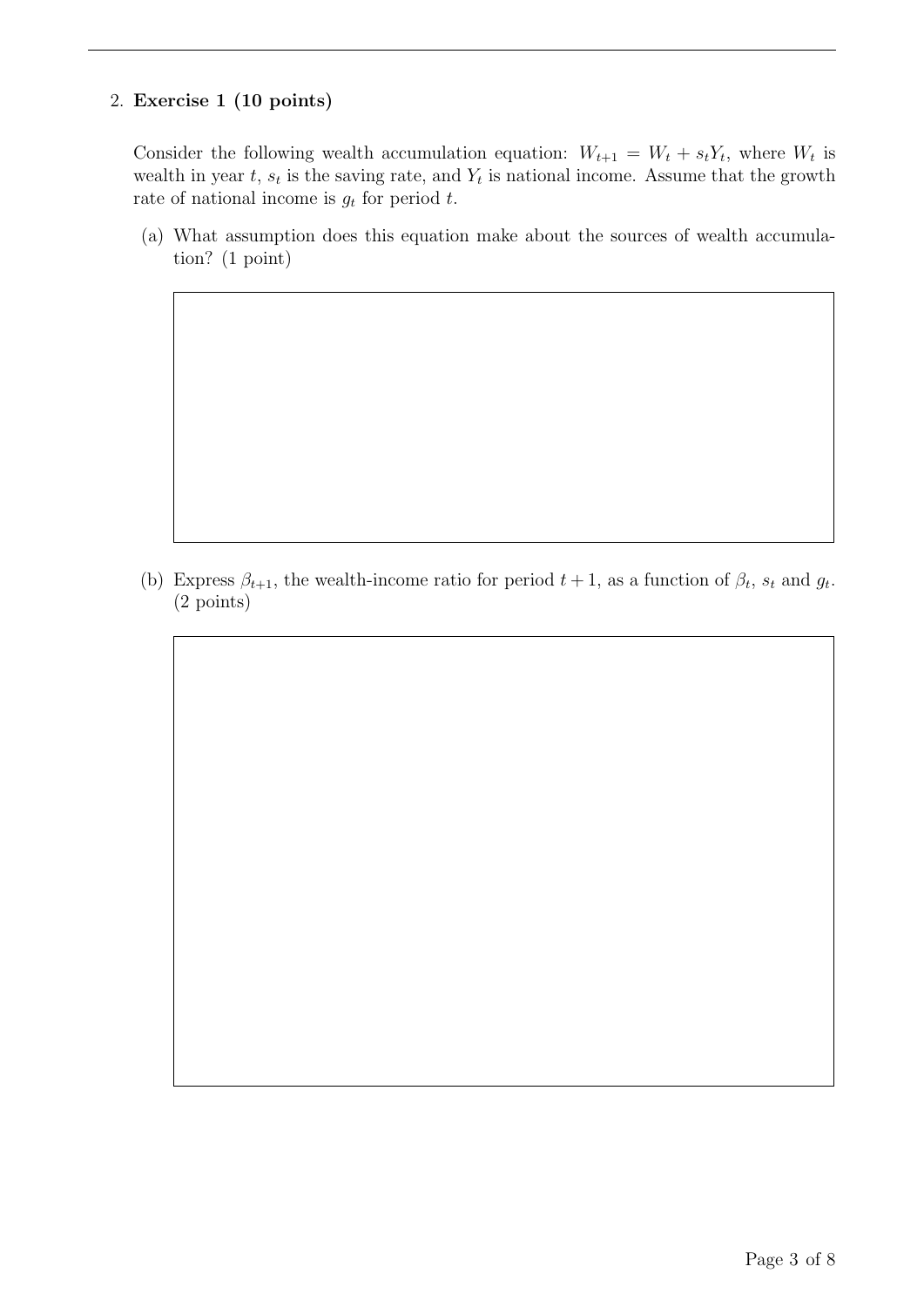(c) Show that in steady state,  $\beta = \frac{s}{a}$  $\frac{s}{g}$ . (2 points)

(d) How useful is this relationship in understanding China's current saving rate? (1 point)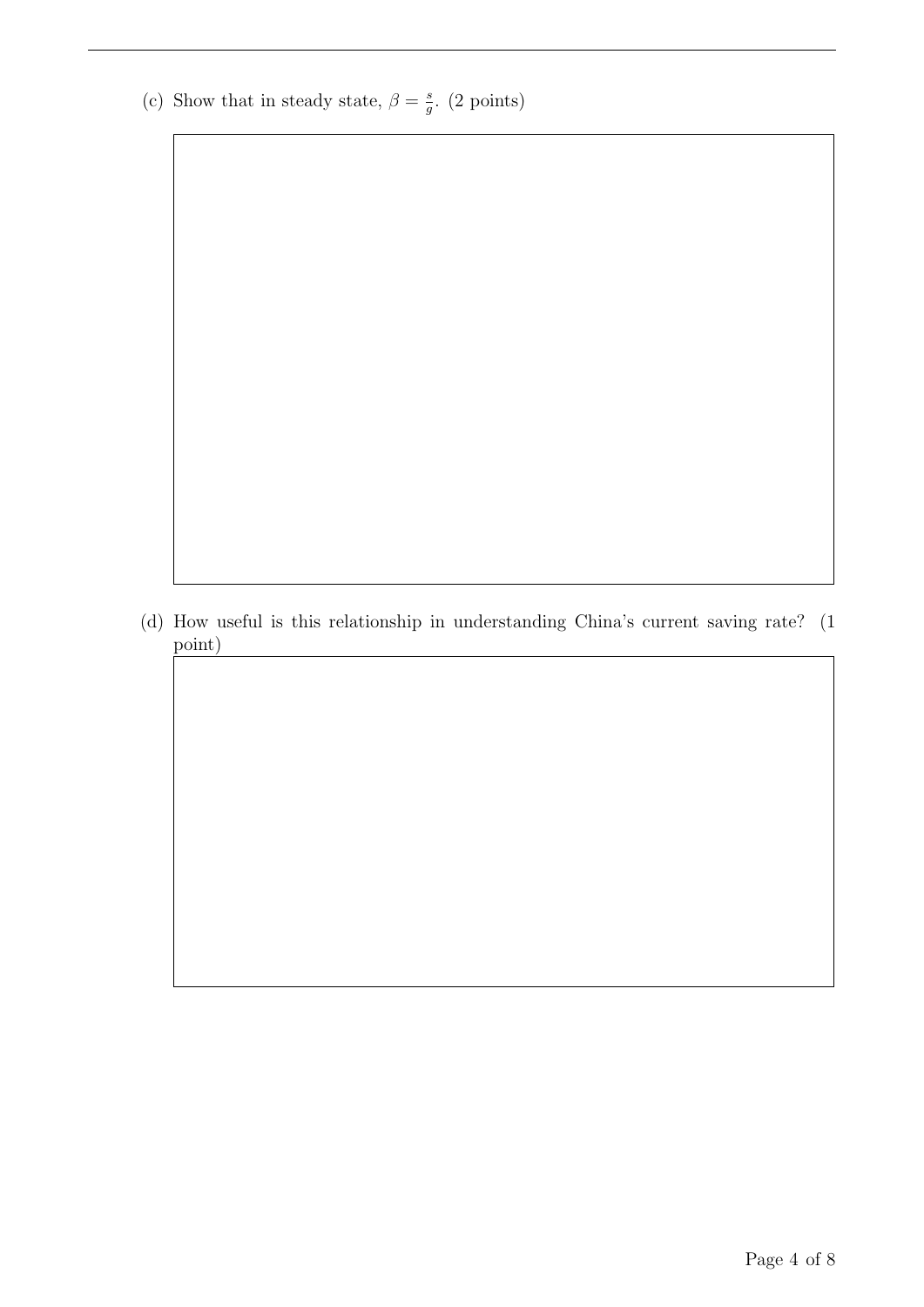(e) Assume that in steady state,  $s = 12\%$ ,  $g = 1.5\%$ , and the average rate of return to capital is  $r = 4\%$ . What are the implied values for  $\beta$  and  $\alpha$  in steady state? Explain. (2 points)

(f) How has the wealth-income ratio  $\beta$  evolved in rich countries since 1970? In countries like France and the U.K., how do today's wealth-income ratios compare to the wealth-income ratios of the 18th-19th centuries? (2 points)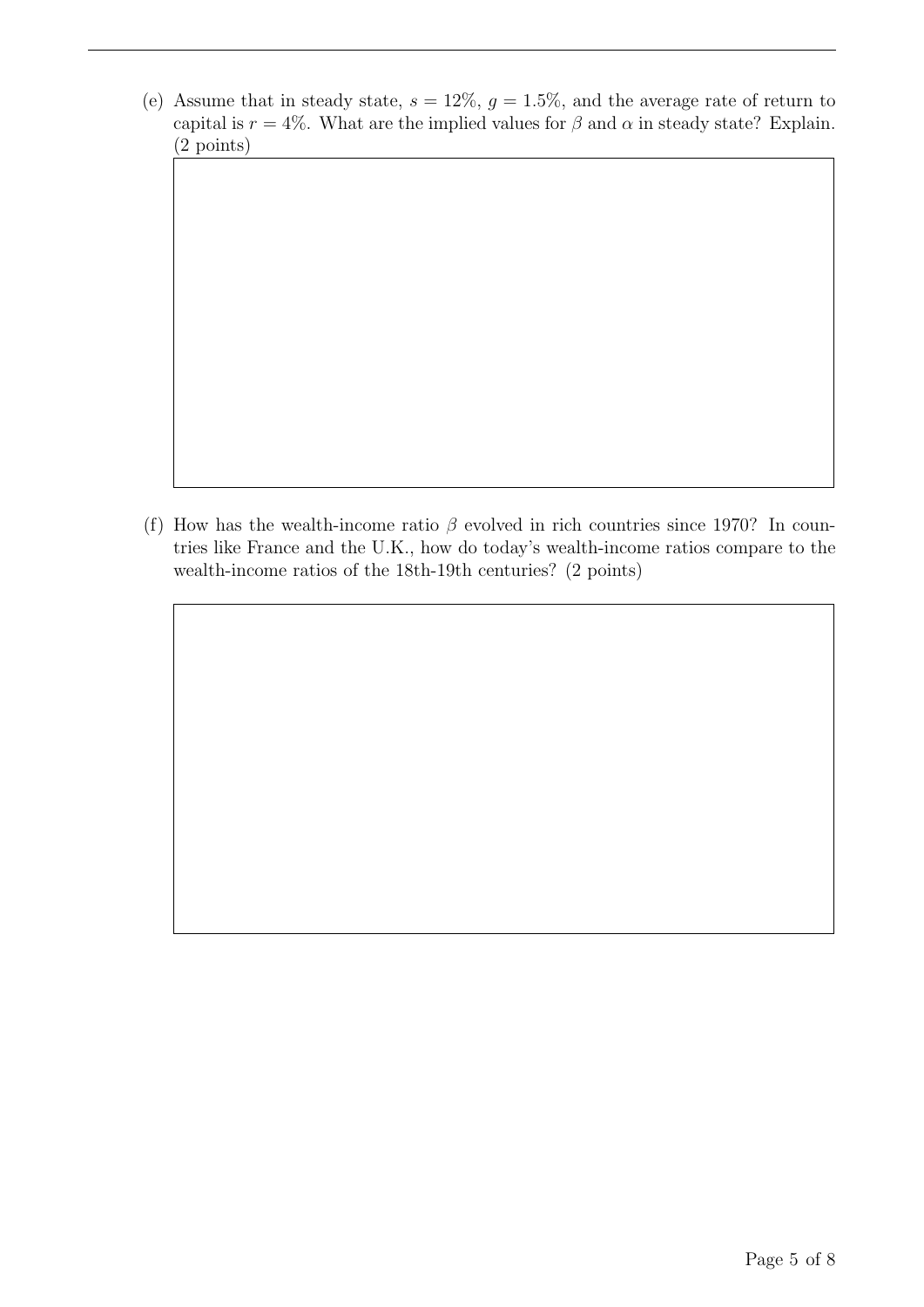## 3. Exercise 2 (10 points)

Consider a CES production function  $Y = F(L_s, L_u) = (A_s(L_s)^{\rho} + A_u(L_u)^{\rho})^{\frac{1}{\rho}}$  with  $L_s$ high-skill labor, and  $L_u$  low-skill labor,  $A_u$  and  $A_s$  are two separate technology terms and  $\rho$  is a constant  $\in (-\infty, 1)$ .

(a) Give the definition of the skill premium (1 point).

(b) Show that in this model, the skill premium is equal to  $\frac{A_s}{A_u}$  $\int$   $\frac{L_u}{2}$  $L_s$  $\int_{1-\rho}^{1-\rho}$ . (2 points)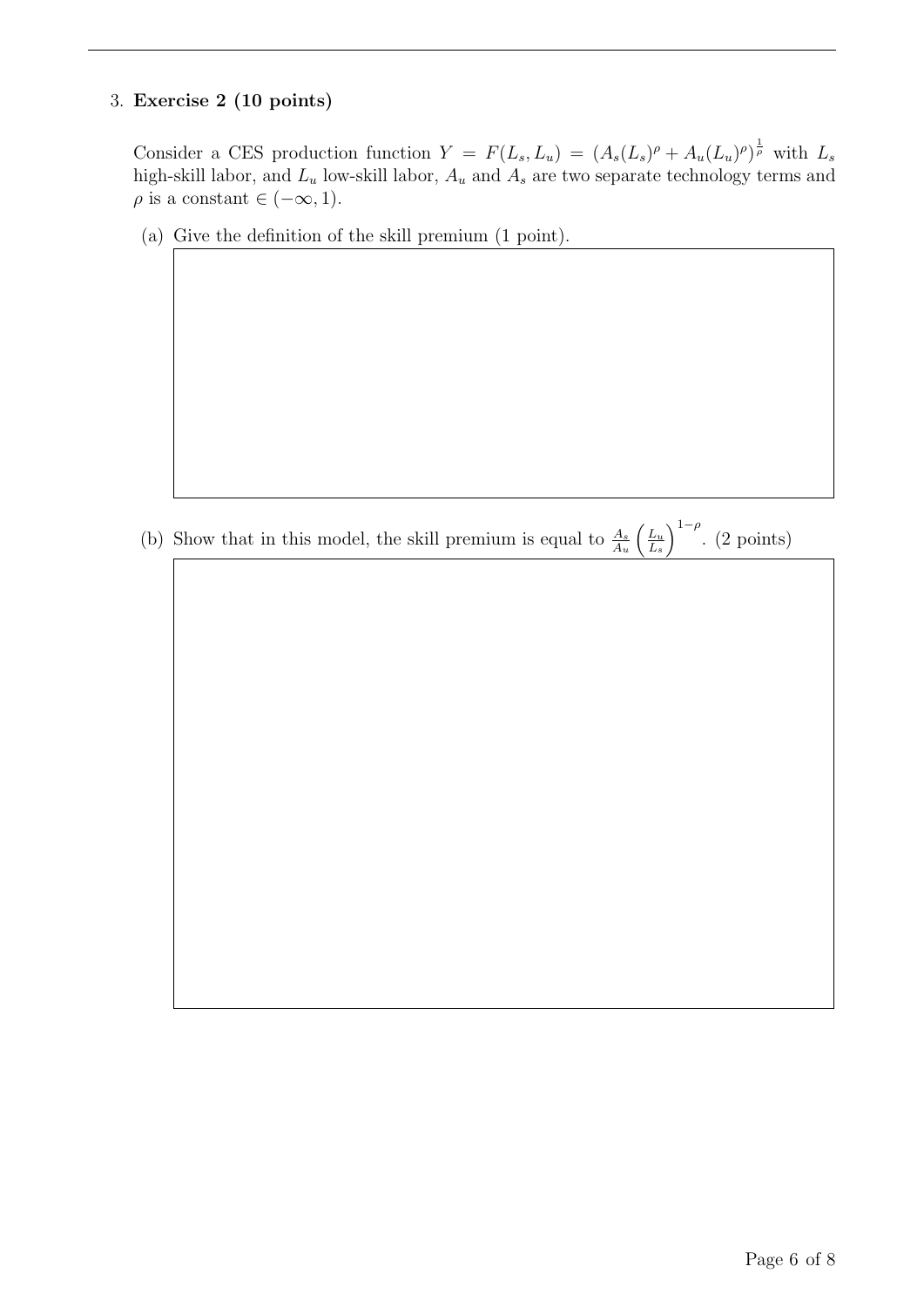(c) What does  $\frac{A_s}{A_u}$  capture? How has this ratio evolved in the U.S. since the 1960s? (2) points)

(d) What does  $\frac{L_s}{L_u}$  capture? How has it evolved in the U.S. since the 1960s? (2 points)